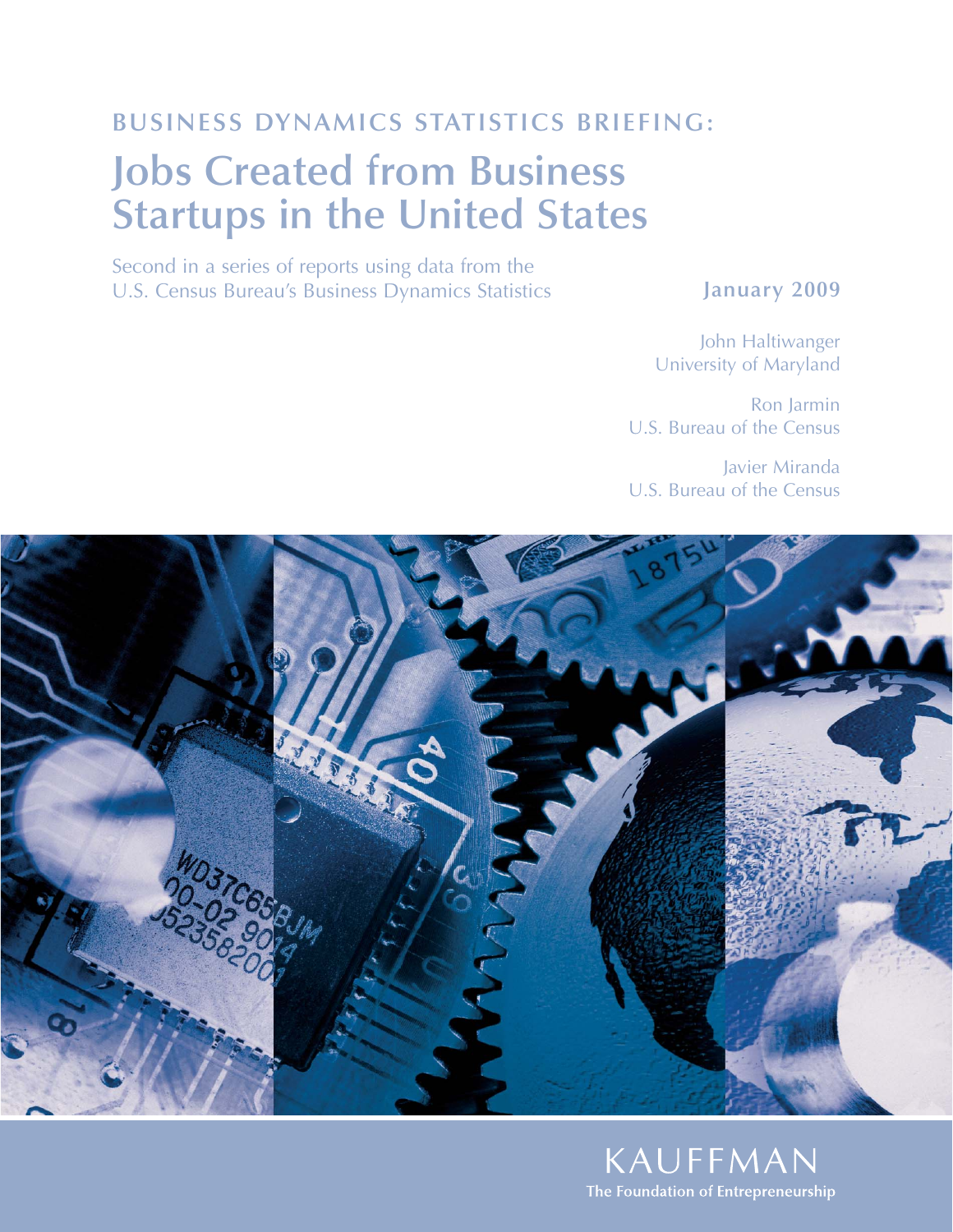#### **About the Business Dynamics Statistics**

The Business Dynamics Statistics (BDS) is a product of the U.S. Census Bureau that measures business openings and closings, startups, job creation and job destruction by firm size, age, industrial sector, and state. The U.S. economy is comprised of more than 6 million establishments with paid employees. The population of these businesses is constantly churning-some businesses grow, others decline, and yet others close. New businesses constantly replenish this pool. The BDS monitors this activity to provide a picture of the dynamics underlying aggregate net employment growth. More information about the BDS can be found at http://www.ces.census.gov/index.php/bds/bds\_home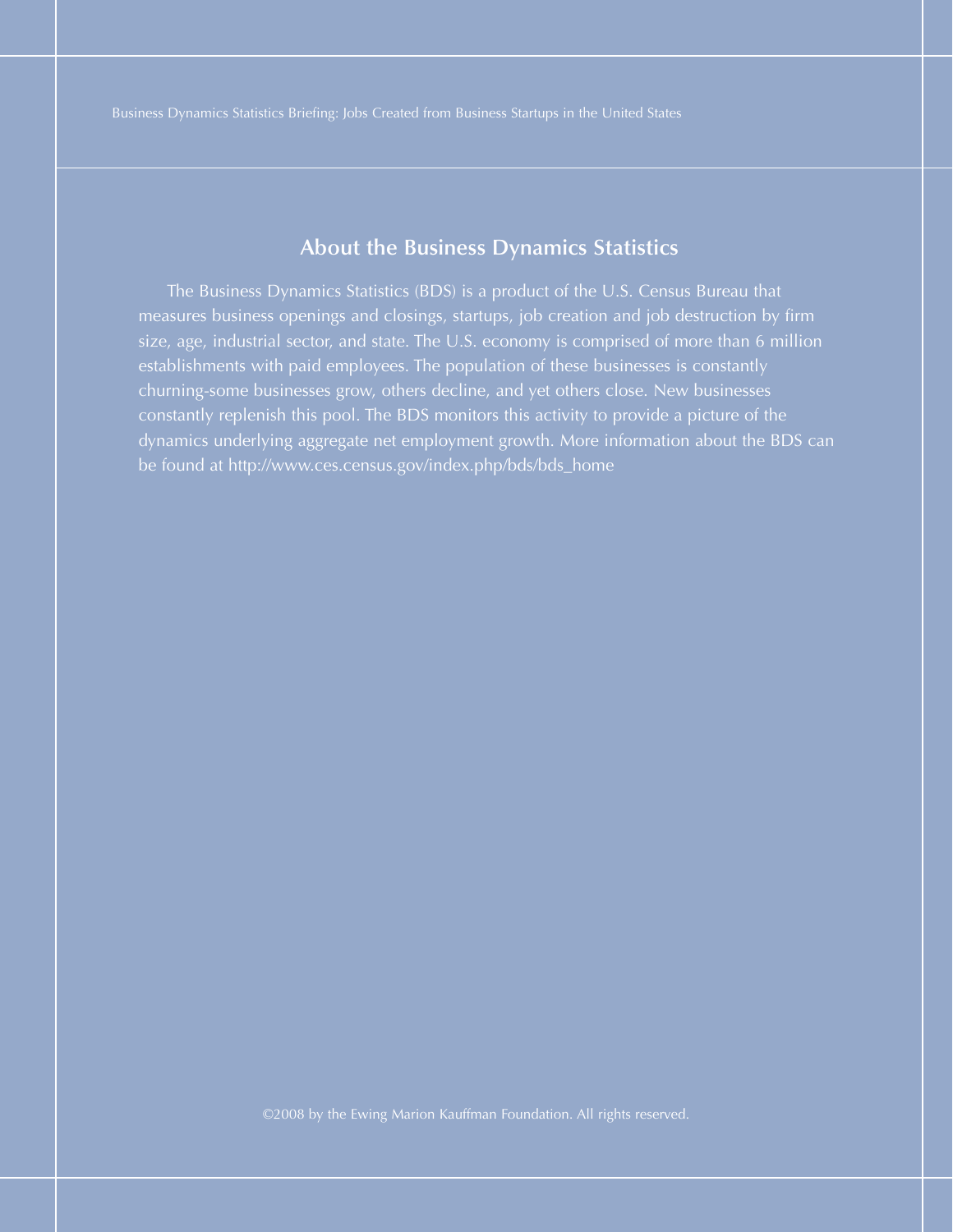## **Jobs Created from Business Startups in the United States**

Newly released data from the U.S. Census Bureau—the Business Dynamics Statistics<sup>1</sup>—allow unprecedented tracking of business dynamics for U.S. firms and establishments. This is one of several BDS briefings to be released highlighting key features of this new data.

One novel feature of the BDS is that business startups (new firms) can be tracked on a comprehensive basis for U.S. private, non-agricultural businesses. The fraction of employment accounted for by U.S. private-sector business startups over the 1980-2005 period is about 3 percent per year. This measure is interpretable as the employment-weighted business startup rate for the United States. While this is a small fraction of overall employment, all of this employment from startups reflects new jobs. As such, 3 percent is large compared to the average annual net employment growth of the U.S. private sector for the same period (about 1.8 percent). This pattern implies that, excluding the jobs from new firms, the U.S. net employment growth rate is negative on average. This simple comparison highlights the importance of business startups to job creation in the United States.

The adjacent chart shows the fraction of jobs due to business startups for all firms and for selected firm-size classes: micro firms, and midsize to large firms. For micro firms (firms with one to four employees), the percent of jobs in any given year accounted for by business startups is very large about 20 percent on average. For substantially larger firms (firms with 250 to 499 employees), the percent of jobs in any given year accounted for by business startups is considerably smaller about 1.3 percent of employment in this firm-size class.2 This is still substantial relative to net employment growth for the size class.

This chart also shows that business startups tend to be mildly procyclical. That is, in most business cycle downturns (shown in shaded areas), business startups decline slightly (2001 is an exception). However, it is striking that business startups remain robust even in the most severe recession over the sample period (in the early 1980s). The procyclicality is more apparent for micro-firm business startups. The robustness of

business startups to cyclical contractions is of clear interest given the current downturn. It remains to be seen whether the current downturn may have a more adverse impact on business startups than in past recessions.

The overall business startup rate does not exhibit much of a trend, but Figure 1 shows a declining trend in the business startup rate for micro firms. While understanding the latter requires detailed analysis (for which the BDS is well suited), this may reflect compositional changes in sectors such as retail trade, where there is ample evidence of substantial shifts away from small, single-establishment firms to large, national firms.

This briefing highlights only one dimension of the Census Bureau's new Business Dynamics Statistics. The Business Dynamics Statistics includes measures of business startups, establishment openings and closings, and establishment expansions and contractions in terms of both the number of establishments and the number of jobs. The BDS data provide these new statistics on an annual basis for 1977-2005, with classifications for the total U.S. private sector by broad industrial sector, firm size, firm age, and state. Further information about the BDS can be found at http://www.ces.census.gov/index.php/ bds/bds\_home.



#### **Percent of Jobs Accounted for by New Firms (All and Selected Size Classes)**

1. The BDS was developed at the Census Bureau's Center for Economic Studies with support from the Census Bureau and the Ewing Marion Kauffman Foundation.

2. Large firms account for a relatively large share of overall employment, so we caution the reader that a 1.3 percent contribution of startups in the largest size class can account for a considerable share of employment of all startups.